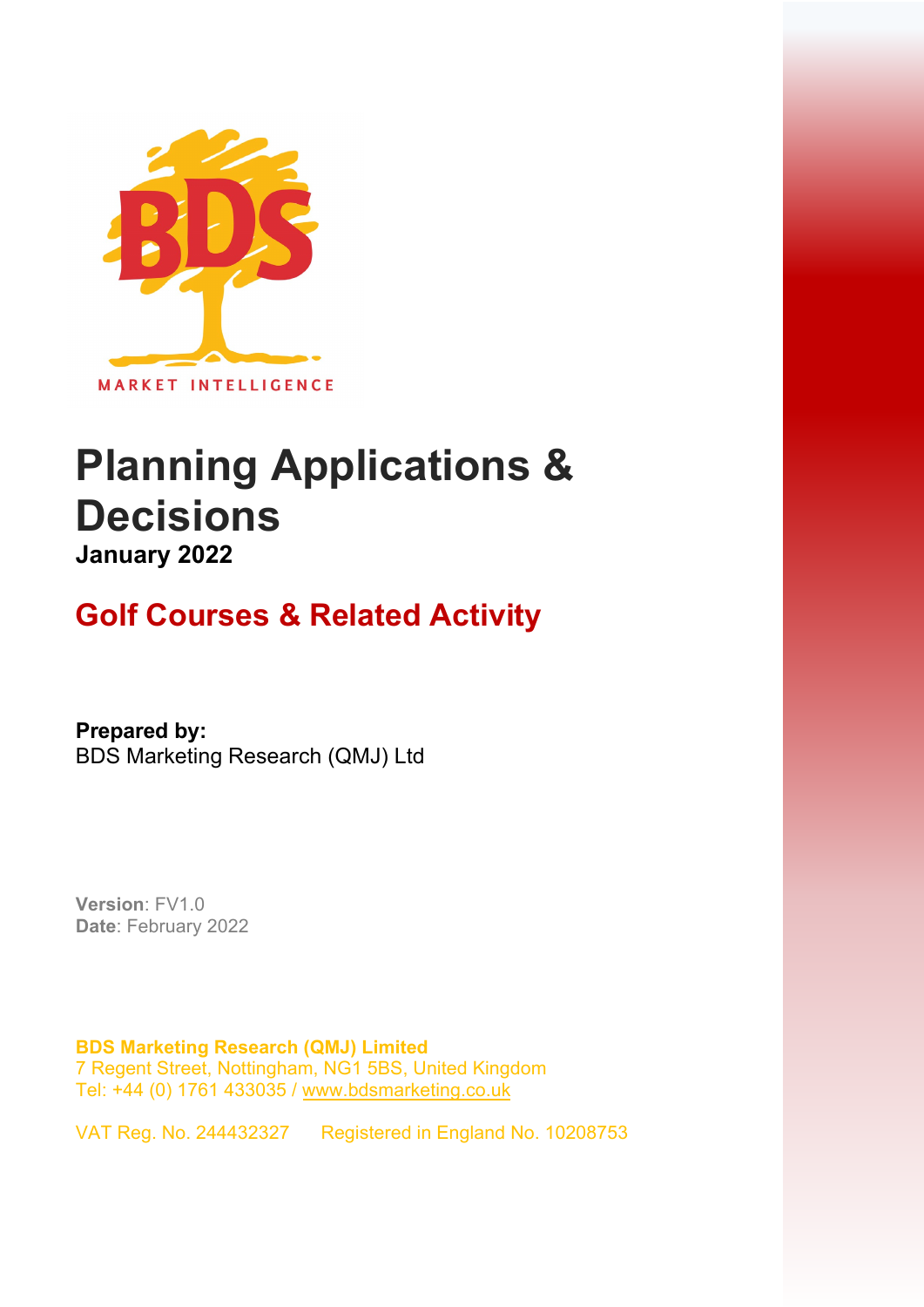



# **Planning Applications & Decisions**

**January 2022** 

### **Golf Courses & Related Activity**

No part of this report may be reproduced, stored in a retrieval system in any form or by any means, electric, mechanical, photocopying, recording or otherwise, without prior written permission of BDS Marketing Research (QMJ) Limited, except for use within the company subscribing to the report.

Every possible precaution has been taken to ensure that the information in this report is accurate at the time of going to press. BDS Marketing Research (QMJ) Limited cannot accept responsibility for any loss or damage, including consequential loss, arising from this report.